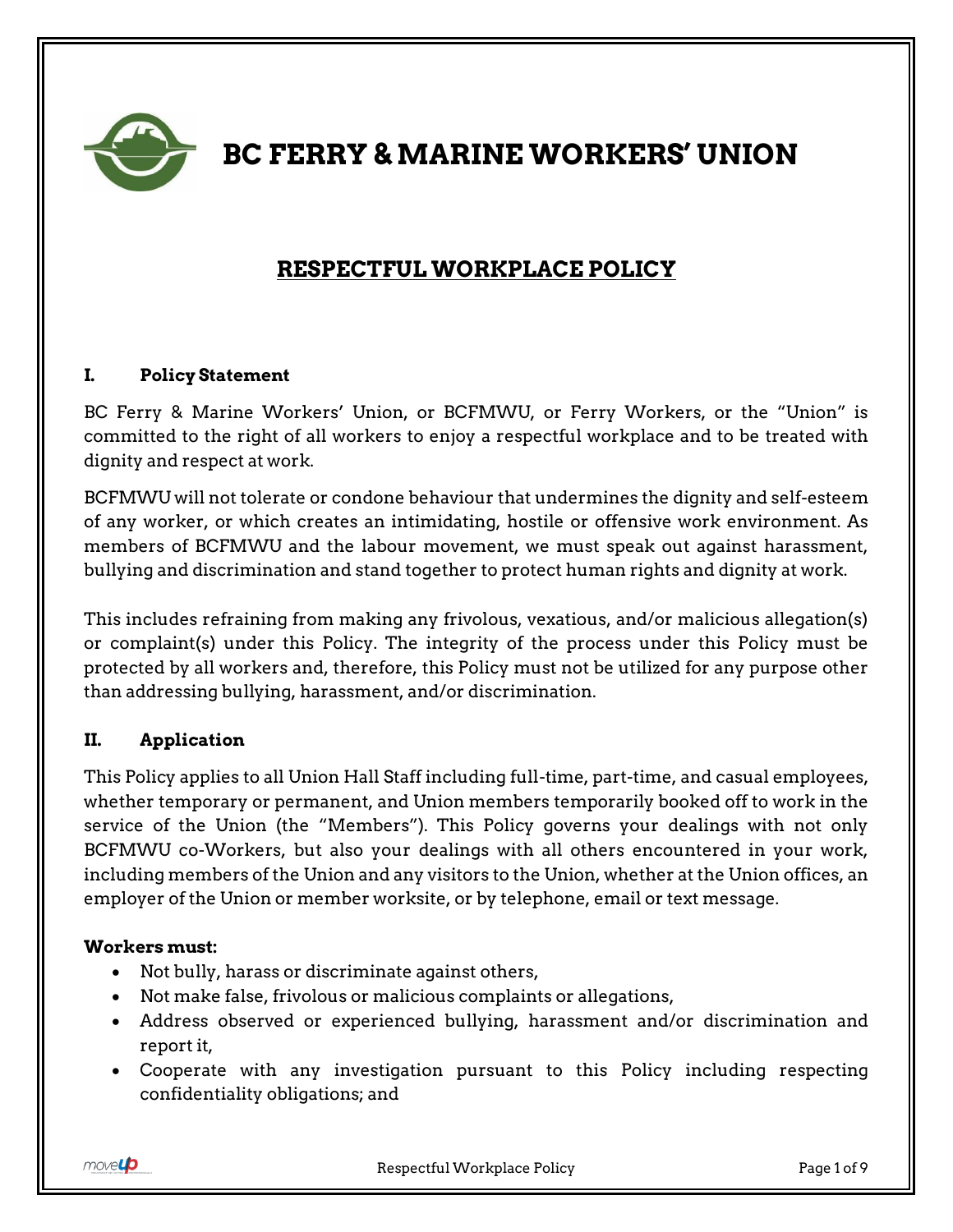Comply with the Union's policies and procedures on bullying, harassment and discrimination, including this Policy.

#### **Workers have the right to:**

- Work in an environment that is free from bullying, harassment and discrimination,
- File a complaint when the environment is not free from bullying, harassment and discrimination, without fear of embarrassment or reprisal,
- Be informed of complaints made against them,
- Be kept informed throughout the process and of remedial action taken; and
- Confidentiality to the degree possible under the circumstances.

### **III. Intent of the Policy**

This Policy is intended to:

- i) Ensure all persons are treated with dignity and respect, free from bullying, harassment, and discrimination;
- ii) Provide an environment that respects and promotes human rights and personal dignity; and
- iii) Fulfill the obligations of employers under the British Columbia Workers Compensation Act, the Human Rights Code, and other relevant legislation to prevent bullying and harassment in the workplace.

### **IV. Definitions**

### **"Bullying and Harassment"** includes:

- (a) Any inappropriate conduct or comment by a person towards a Worker that the person knew or reasonably ought to have known would cause that Worker to be humiliated or intimidated; but
- (b) Excludes any reasonable action taken by an employer or supervisor relating to the management and direction of Workers or the place of employment.

# **"Bullying and Harassment"** does *not* include:

- (a) Expressing differences of opinion, in a respectful manner;
- (b) BCFMWU offering constructive feedback, guidance or advice about work-related behaviour, managing a Worker's performance, taking reasonable disciplinary actions, assigning work or job duties, managing workload, setting deadlines; or
- (c) A worker making a legitimate complaint about another Worker's conduct through established procedures.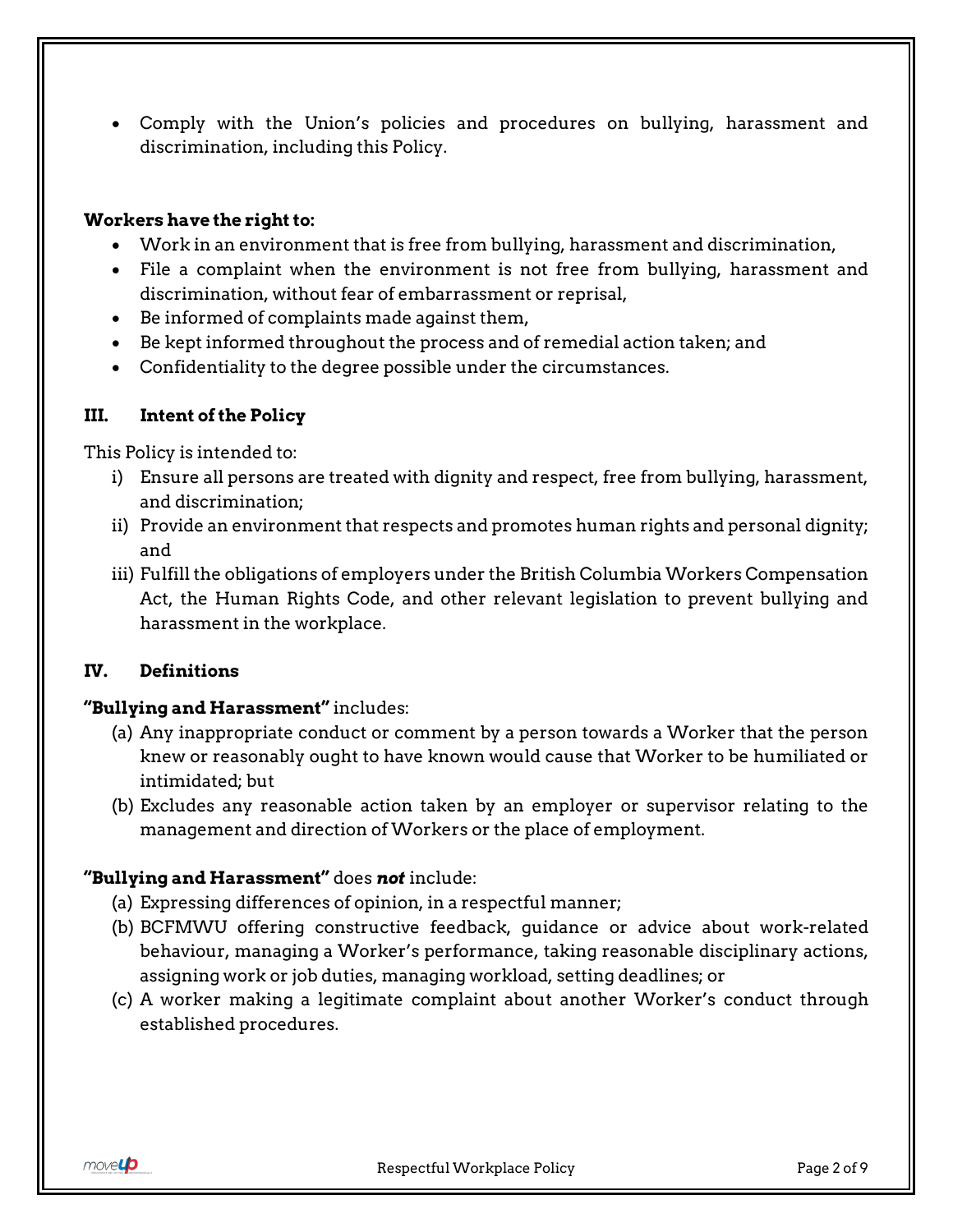#### **FORMS OF HARASSMENT**

**Verbal harassment** includes, but is not limited to the following conduct:

- Foul or obscene language, verbal aggression, or insults;
- Calling someone derogatory names;
- Demeaning restrictive jokes or slurs; and
- Spreading malicious rumours.

**Physical harassment** includes, but is not limited to the following conduct:

- Practical jokes;
- Vandalizing personal belongings;
- Pushing, shoving, aggressive behavior, and the like; and
- Physical interference with work or movement.

**Sexual harassment** is unwelcome conduct of a sexual nature that detrimentally affects the work environment or leads to negative job-related consequences. Sexual harassment includes, but is not limited to:

- Unwanted touching like patting, grabbing, or pinching;
- Offensive comments or gestures including insulting nicknames, innuendo, taunting or jokes;
- Sexual requests or suggestions;
- Staring at or making unwelcome comments about a person's appearance or body;
- Spreading rumours about a person's sex-life or morals;
- Questions about a person's sex-life or preferences;
- Being abusive to someone because of gender identity or gender expression;
- Implied or express promises of reward for complying with, or threats of reprisal for not complying with, a sexually-oriented request; and
- Sexual assault (which is also a criminal matter).

**Visual Harassment** includes, but is not limited to:

- Obscene gestures, demeaning posters, photos, pictures, cartoons, graffiti, or drawings, which are shown to an individual or a group or displayed in plain view.
- Where these have a sexual orientation, this will constitute sexual harassment.

**Other Harassment** includes but is not limited to sabotaging work, humiliating hazing or initiation practices, and cyber bullying.

"Discrimination" means any adverse treatment at work that is based on personal characteristics including, but not limited to, race, colour, ancestry, place of origin, political

 $move \rightarrow$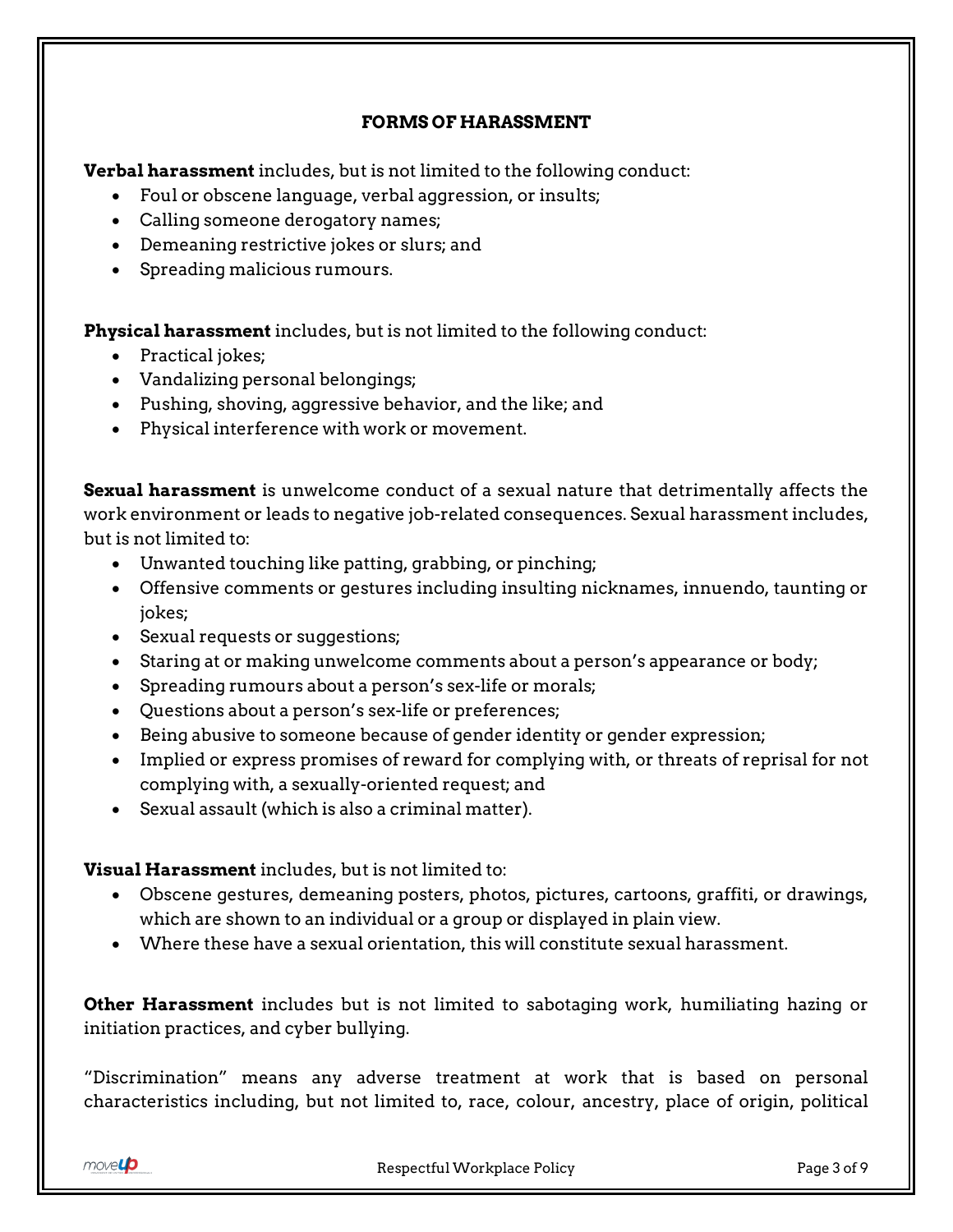belief, religion, marital status, family status, physical or mental ability, sex, sexual orientation, gender identity or expression, or age of that person or because the Worker has been convicted of a criminal or summary conviction offence that is unrelated to the employment or to the intended employment of the Worker.

Bullying, harassment and discrimination do not have to be intentional to be against the law or against this Policy. For instance, even well-intended jokes or compliments can be humiliating or intimidating to the recipient. A good approach is to put yourself in the other person's shoes and carefully avoid comments or actions that have any potential for being misinterpreted.

# **V. Prevention**

Prevention is always the first line of defense against bullying, harassment and discrimination. Everyone must work to ensure a positive work environment and the highest level of care to respecting all those they encounter at work.

Personal issues can negatively affect the work environment and be factors in incidents of bullying, harassment and discrimination. All Workers are asked to keep this in mind, and seek help for personal issues as needed.

# **VI. Steps in Response to Bullying, Harassment and/or Discrimination**

# **Informal Discussion between Parties**

Where a Worker directly experiences what is believed to be bullying, harassment and/or discrimination, the first step is for the Worker to have an informal discussion directly with the co-Worker(s) who engaged in the alleged behaviour. This step is not required where an informal discussion may escalate matters or where it is reasonable to conclude immediate involvement of the Executive Director is necessary, or the President if needed.

Informal discussions must take place as soon as possible after the incident(s) giving rise to the concern. Discussions must involve only the person alleging the disrespectful conduct (the "Complainant") and the person(s) who engaged in the alleged disrespectful conduct (the "Respondent"). All parties to the discussion must agree to keep the discussion confidential; however, any harassing, bullying or discriminatory conduct that occurs during the informal discussion is not protected by confidentiality. The Complainant must clearly inform the co-Worker that their actions are inappropriate and that the offensive behaviour should stop. It may be helpful to refer to a copy of this Policy during an informal discussion.

Where the Complainant concludes the informal discussion appropriately remedied the situation, the matter will be considered resolved.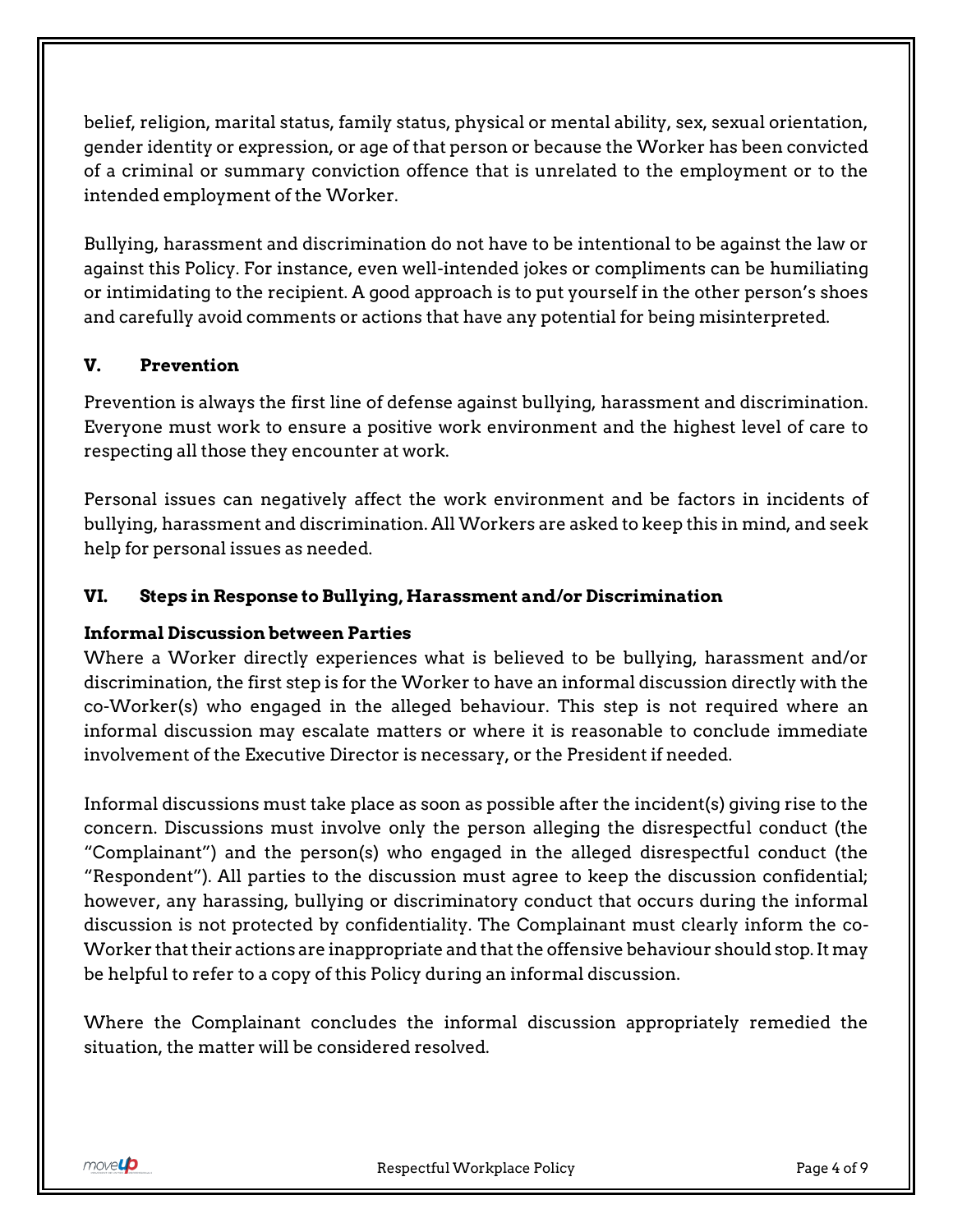The Complainant is required to inform the other party or parties to the informal discussion, within five (5) days of the discussion, whether the matter has been resolved. Where the matter remains unresolved, and the Complainant wishes to submit a formal complaint, the Complainant must submit the formal complaint within five (5) days of the Complainant informing the other party or parties that the matter remains unresolved.

Addressing and Reporting Bullying, Harassment and/or Discrimination Experienced by a Co-Worker

Any work-leader (i.e. manager and/or bargaining unit and non-bargaining unit supervisor) who observes bullying, harassment or discrimination should take immediate action to attempt to stop the disrespectful behaviour.

Any other Worker who becomes aware of bullying, harassment or discrimination against a co-Worker is asked to promptly notify the Executive Director. Where the Executive Director is the person or party to the disrespectful behaviour, please instead notify the President.

### **When to Make a Formal Complaint**

If you believe you directly experienced bullying, harassment or discrimination, and an informal discussion did not remedy the situation, you may make a formal complaint.

Formal Complaints must be made as soon as possible after experiencing an incident in order to allow the incident to be effectively investigated and addressed. For this reason, formal complaints are required to be submitted by a Complainant within five (5) days of the Complainant informing the other party or parties that a matter remains unresolved.

# **How to Make a Formal Complaint**

A formal complaint may be submitted either verbally or in writing. When submitting a written complaint, please use the workplace bullying and harassment complaint Form, set out as Appendix "A" to this Policy.

# **Who to Submit Formal Compliant To**

Formal complaints are to be submitted to the Executive Director of BCFMWU. If the Executive Director is the person alleged to be engaged in bullying, discriminatory, and harassing behaviour, or if you are not comfortable for another reason in making the report to the Executive Director, please make the report to the President.

# **What to Include in the Formal Complaint**

The Complainant, whether providing a verbal or written formal complaint, should provide as much information as possible in a complaint, including the names of people involved, witnesses, where the events occurred, when they occurred, and what behaviour and/or words

movel**p**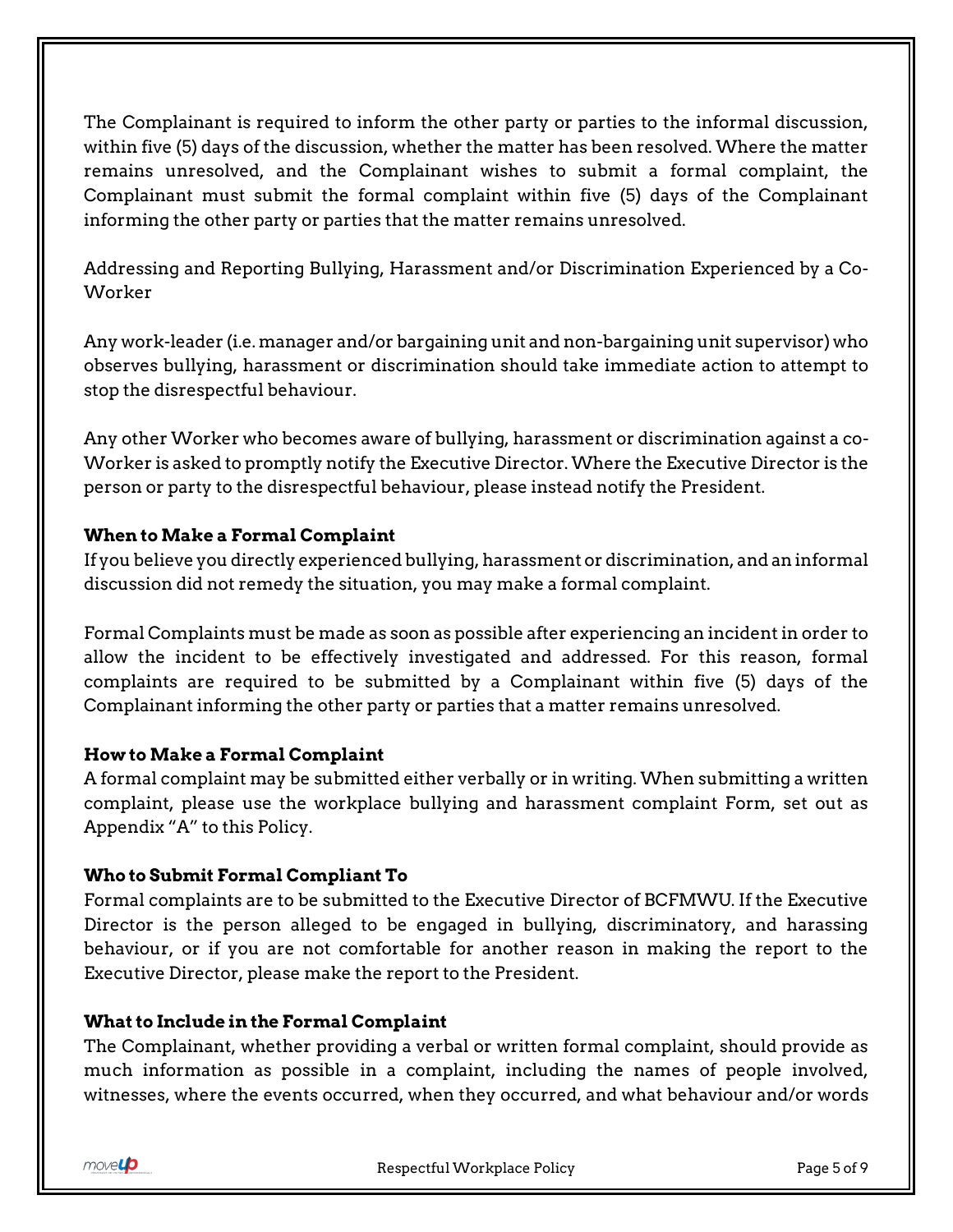led to the complaint. Any supporting documents, such as emails, handwritten notes, or photographs should also be submitted.

# **VII. Response by BCFMWU to Formal Complaint**

Upon receiving a formal complaint, BCFMWU and/or its Executive Director will make a determination about appropriate next steps.

This may include informal non-disciplinary discussions, mediation where agreed-to by all involved parties, and/or a formal investigation conducted either internally or by an external investigator.

### **VIII. Investigation**

Formal complaints may be appropriately concluded or resolved after informal nondisciplinary discussion or mediation. In such cases, a formal investigation will not occur. For greater clarity, BCFMWU may determine, in its sole discretion, that a formal complaint has been appropriately resolved after informal discussion, and that no investigation or further steps are required.

Where informal discussions and/or mediation have not resolved alleged disrespectful behaviour, most investigations will be conducted internally. In complex or sensitive situations, an external investigator may be hired.

### **Investigations will:**

- Be undertaken promptly and diligently, and be as thorough as necessary, given the circumstances;
- Be fair and impartial, providing both the Complainant and Respondent equal treatment in evaluating the allegations;
- Be sensitive to the interests of all parties involved, and maintain confidentiality to the degree possible in the circumstances;
- Allow all those interviewed to have a steward or witness of their choice present during the interview;
- Be focused on finding facts and evidence, including interviews of the Complainant, Respondent, and any witnesses; and
- Incorporate, where appropriate, any need or request from the Complainant or Respondent for assistance during the investigation process.

#### **What will be included**

Investigations will include interviews with the Complainant, the Respondent, and may include witnesses. If the Complainant and the Respondent agree on what happened, then the Union may not investigate any further, and will determine what corrective action may be necessary.

movel**p**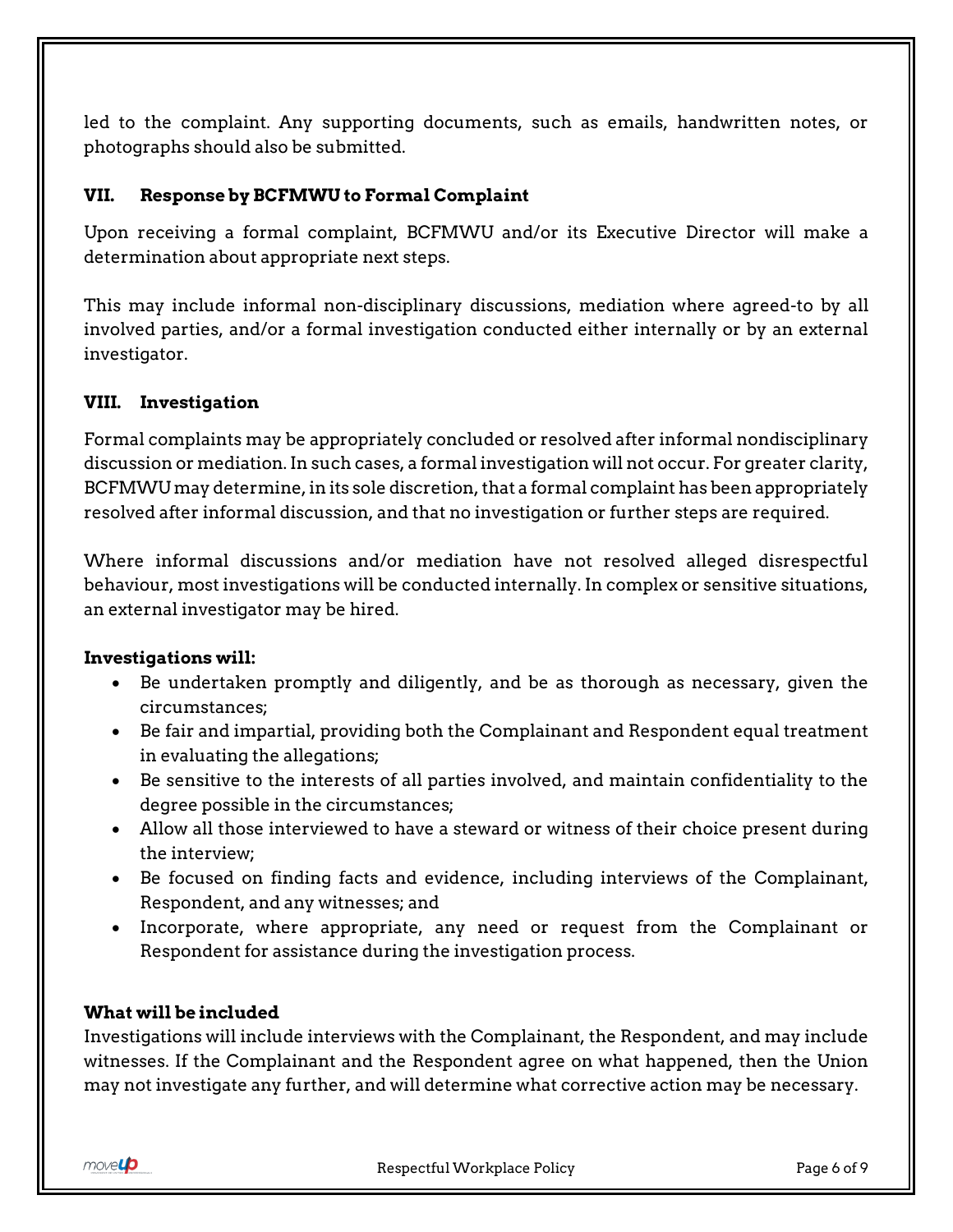The investigator will also review any supporting documents, such as emails, handwritten notes, photographs.

### **Roles and responsibilities**

The Executive Director of the Union is responsible for ensuring workplace investigation procedures are followed. Workers are expected to cooperate with investigations and provide any details of incidents they have experienced or witnessed. The President may be included as well unless it is the President who is engaging in bullying, harassing, or discriminatory behaviour.

### **Follow-up**

The Respondent and the Complainant will be advised of the investigation findings.

Following an investigation, the Union may review and revise workplace procedures to prevent any future bullying and harassment incidents in the workplace.

### **Record-keeping requirements**

BCFMWU expects Workers will keep written accounts of incidents to submit with formal complaints. BCFMWU will keep a written record of investigations, including the findings for the duration for compliance.

### **IX. Consequences**

### **False or Malicious Complaints**

If a complaint is found to be false or brought in bad faith or for malicious purposes, the Union may take disciplinary measures against the Complainant, up to and including termination of employment for just cause.

### **Retaliation**

Any form of retaliation or discrimination against a Worker because that person initiated a complaint or because that person acted, in good faith, as a witness or participated in a complaint resolution process will be considered a violation of this Policy. Retaliation may result in discipline up to and including termination of employment for just cause.

If a Worker believes that they have been subjected to retaliation, that person may submit a written complaint to the Executive Director of the Union, who will review the complaint to ensure the allegation is appropriately addressed. Again, if the ED is involved or party to the complaint, then the President shall be involved as well.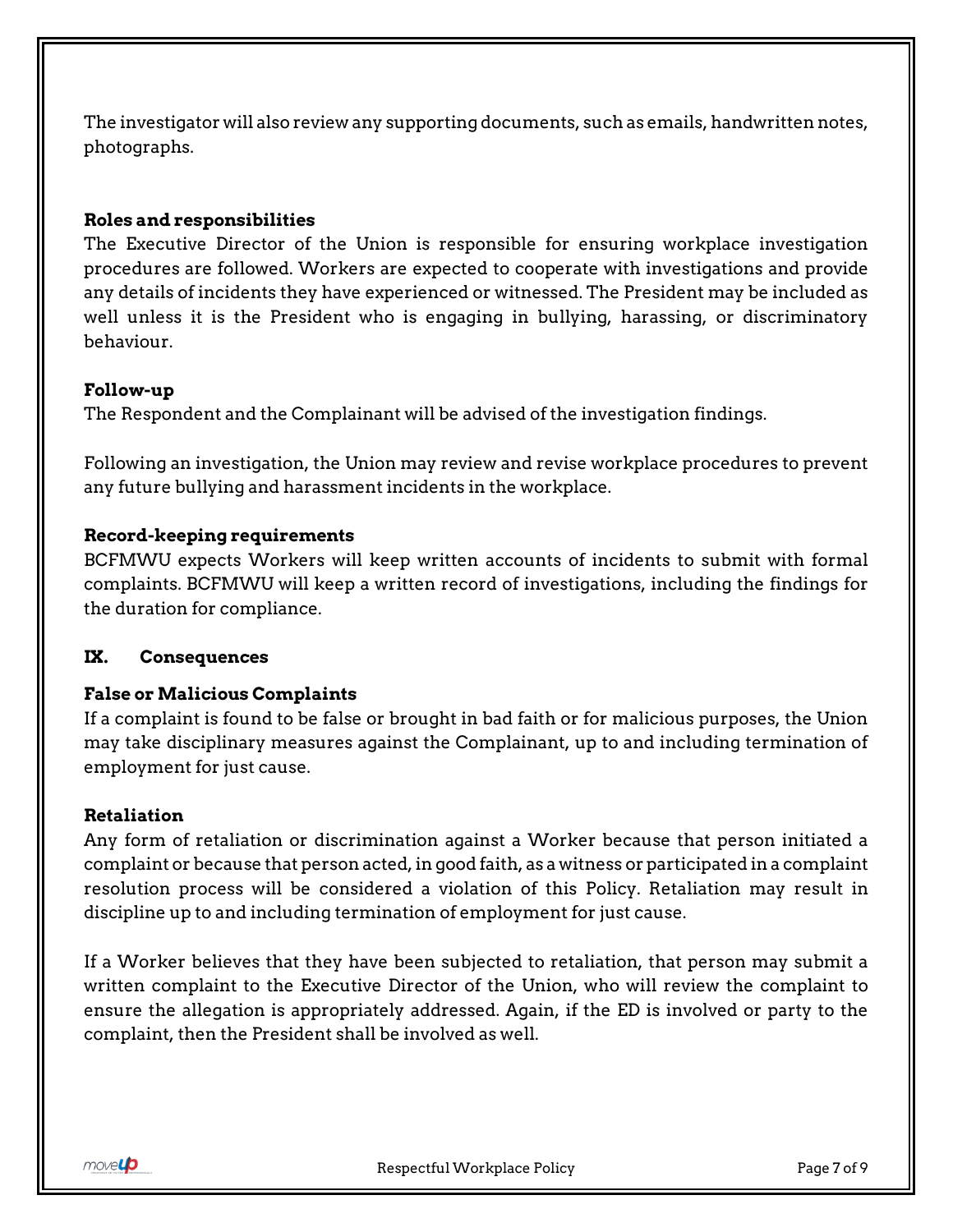#### **Consequences of Disrespectful Behaviour**

If it is found a Worker engaged in bullying, harassment or discrimination, whether intentional or not, appropriate disciplinary action, up to an including dismissal for just cause, will be taken against that Worker. Repeated instances of disrespectful behaviour will be considered as one of the factors in determining the appropriate level of disciplinary action.

### **Frivolous, Vexatious or Malicious Allegations or Complaints**

Complaints of bullying, harassment and discrimination are serious matters. Workers who are found to have made a frivolous, vexatious or malicious allegation or complaint, whether formal or informal, of bullying, harassment or discrimination may be subject to disciplinary action, up to and including dismissal for just cause.

As stated in the Policy Statement above, the integrity of the process under this Policy must be protected by all Workers and, therefore, this Policy must not be utilized for any purpose other than addressing bullying, harassment, and/or discrimination.

### **X. Annual Review**

This Policy and its procedures will be reviewed annually.

**XI. Acknowledgement of Policy by All Employees Upon implementation of this Policy, or upon being hired, all Workers will be asked to confirm they have read and understand the Policy by signing a copy of the Policy. Each Worker's signed copy will be kept in the Worker's personnel file.** 

Reference copies of this Policy will also be available at each work location bulletin board and on the BCFMWU web site.

I confirm that I have read and understand this Respectful Workplace Policy:

Signature of Worker Printed Name of Worker \_\_\_\_\_\_\_\_\_\_\_\_\_\_\_\_\_\_\_\_\_\_\_\_\_\_\_\_\_\_\_\_\_\_\_ Date

| Signature of Witness           |  |
|--------------------------------|--|
| <b>Printed Name of Witness</b> |  |
| Date of signature_             |  |